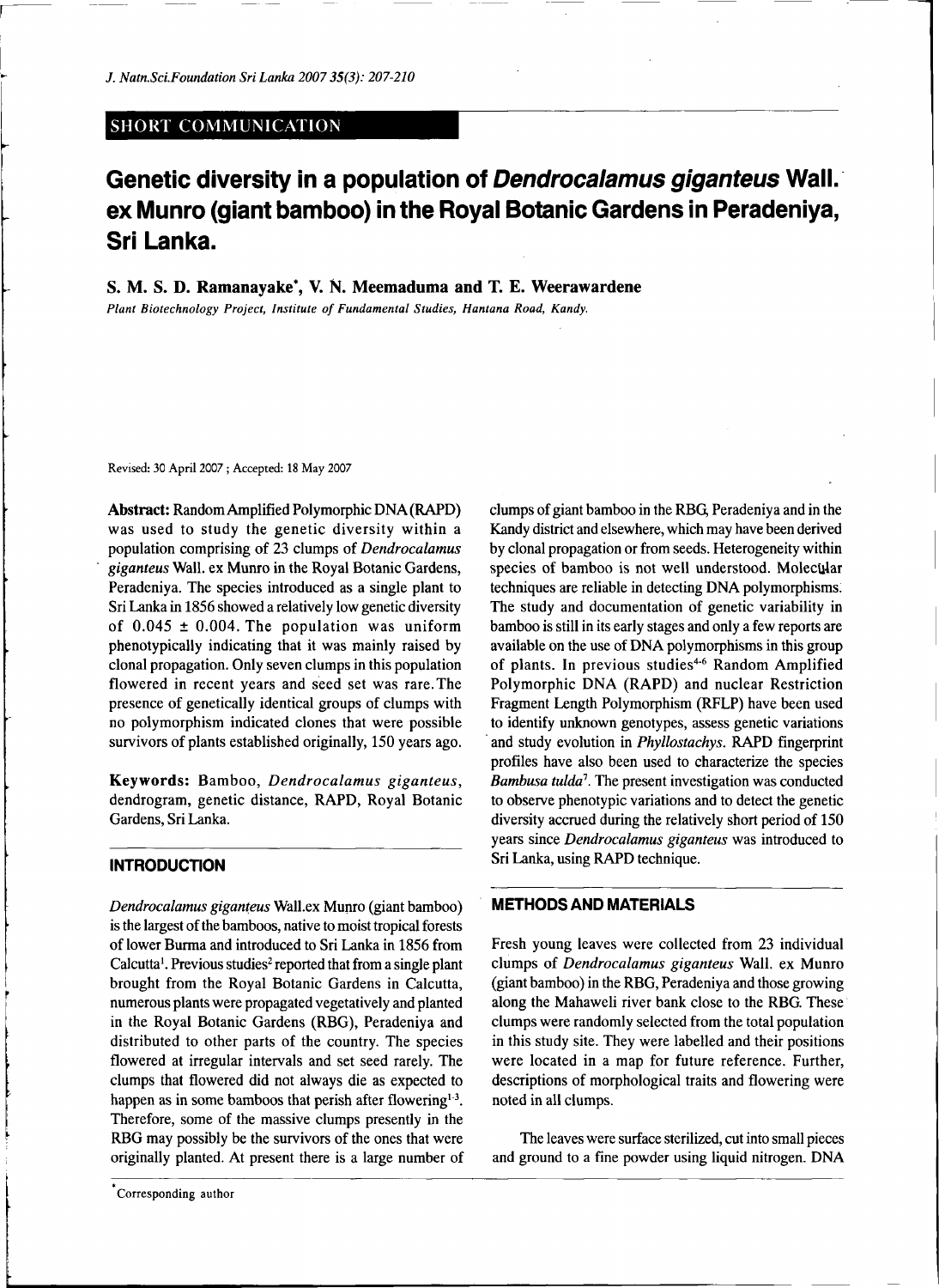extraction was carried out following the method of Weising and Kahl<sup>8</sup>, a simplified Doyle and Doyle<sup>9</sup> protocol. About 1 to 1.5 g of leaf powder was homogenized in 8 mL extraction buffer {2% Cetyl Trimethyl Ammenium Bromide (CTAB), 1.4 M NaCl,  $20 \text{ mM}$  Na<sub>c</sub>EDTA and  $\beta$ -mercaptoethanol was added last to a final concentration of  $0.2\%$ } at 65 °C for over 30 min. The incubated sample was mixed gently with 15 mL of chloroform:isoamyl alcohol (24:1). This was repeated using the top aqueous layer that separated after centrifugation. The crude DNA in the top aqueous layer was precipitated in 0.6 volumes of isopropanol and washed in a solution of 76% ethanol and 10 mM ammonium acetate. RNA was removed by incubating the precipitate with RNAse at 37 "C and polysaccharides removed in 7.5 M ammonium acetate. The DNA was precipitated in absolute ethanol, washed in 70% ethanol and finally suspended in TE(10mMTris-HCl: 1 mM EDTA). DNA was diluted to a working concentration of 15 ng u  $L<sup>1</sup>$ .

Amplification was carried out in a 25 µL reaction volume with 60 ng DNA, 5 pM random 10-mer primer (Operon Technologies, California)  $125 \mu$ M each of dATP, dTTP, dGTP and dCTP (Promega Corporation, USA), 0.25  $\mu$ L(5units mL<sup>-1</sup>) *Taq* DNA polymerase in 10 x polymerase buffer, 2.5 mM MgCl, (Promega Corporation. USA) and overlaid with 25 uL mineral oil. A negative control, with sterilized distilled water substituted for genomic DNA in the reaction mixture, was used in every batch of PCR reactions. Amplification was performed in a Sanyo DNA thermal cycler (MIR-D30) programmed for 45 cycles with the first cycle at 94 "C for 4 min. 36 "C for 1 min and 72 "C for 2 min, followed by 44 cycles at 94 "C for 1 min, 36 "C for 1 min and 72 "C for 2 min.

Initially a total of 41 random 10-mer primers were tested with DNA extracted from 10 clumps of *D. giganteus.* Out of these, six primers (OPF09, OPF14, OPG19, OPH4, OPI05 and 0PJ20) that generated 8 to 12 bands were selected and tested repeatedly to make sure of the consistency of RAPD band patterns. DNA extracted from the 23 clumps of *D. giganteus* was used to generate RAPD bands with these six selected primers.

The amplified products were separated by electrophoresis in 1.5% agarose gels in 0.5 x TBE (45 Mm Tris-Borate, I mM EDTA) buffer. The gels were stained with ethidium bromide and photographed on Polaroid 665 films under UV light.

The RAPD fragments (bands) generated were visually scored as 1 for presence or 0 for absence. The computer freeware package RAPDistance version 1.04 was used to analyze these data<sup>10</sup>. The monomorphic bands (all 1 's or all 0's) were deleted before the genetic distances were computed, as these do not contribute to the genetic



Figure 2: Morphology of D. giganteus. A-Base of a flowering clump with inflorescences emmerging from culm **bases. B- A well-grow n clum p o f** *D. giganteus* **in the RBG . C- A cul m bearin g a deciduou s cul m sheath . D-Inflorescences . E-Adaxia l surfac e o f a cul m sheath showin g auricle s (I ) an d lea f blad e (2) . F-Abaxia l surfac e showin g ligul e (2) .**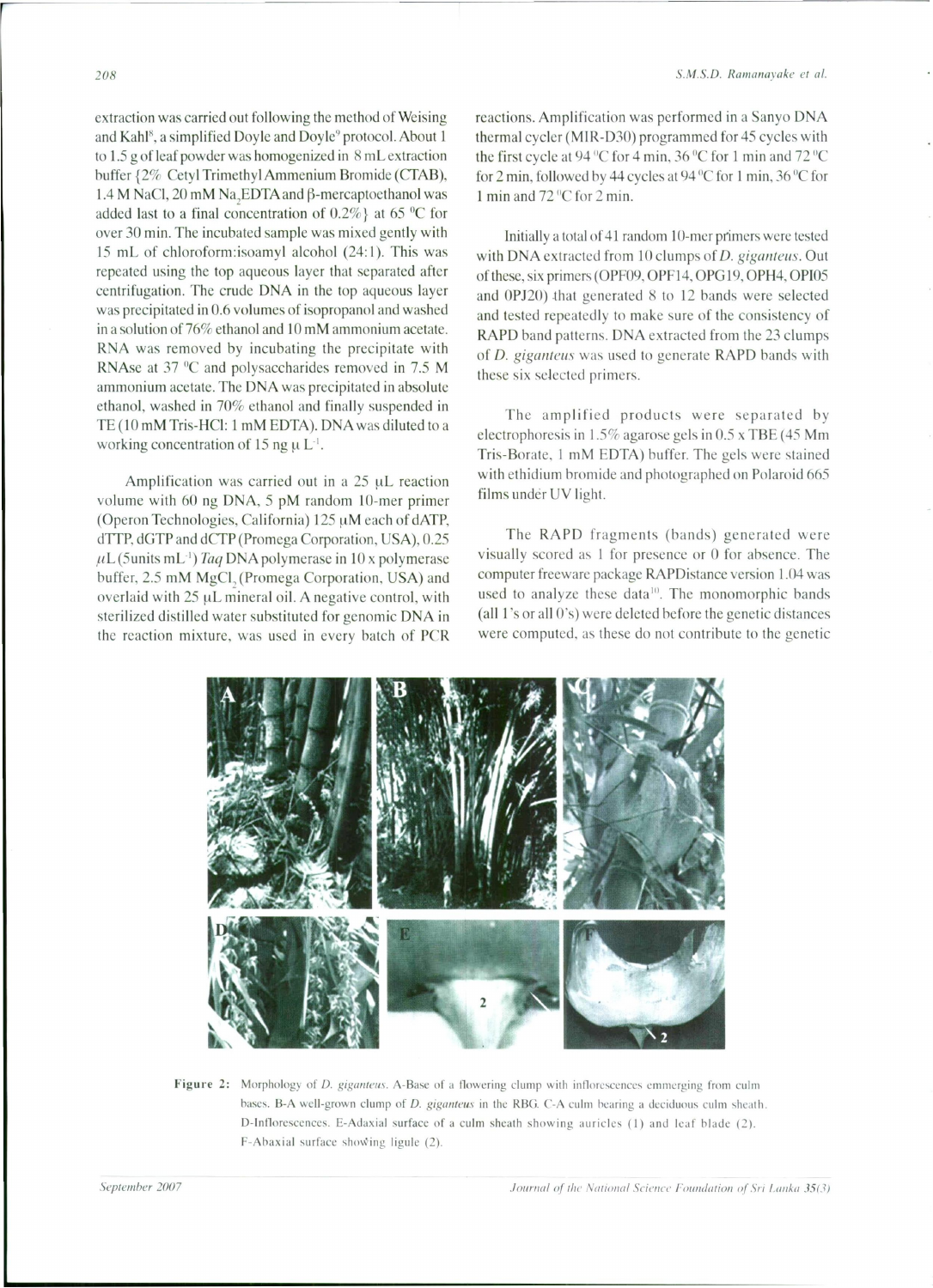relatedness of samples. From this genetic distances matrix, a neighbor-joining tree was computed. A Permutation Tail Probability (FTP) test was performed to ensure that the tree generated was not an artifact.

## **RESULTS AND DISCUSSION**

*D. giganteus* is the largest of the bamboos (Figure 1: A, B and C). An average primary culm measured 19.5 m in height and weighed 46 kg after removal of secondary branches. The population of 23 clumps in this study showed that 77% of the clumps were massive with more than 200 culms. In the others, the culm number ranged from 38 to 200, (except for clump 17, which was small and may have originated from a seed). This is an indication of the high biomass yield of a mature clump. However, the clumps have not been harvested in the population under study. Therefore all clumps had many dead or dying culms. Of the 23 clumps included in this study, 7 were flowering at the time of observation or had flowered in the last few years (Figure 1: A & D). A few seeds were collected from two clumps but others did not set seed. Seed set is rare<sup>3</sup>. McClure<sup>11</sup> who studied bamboos under cultivation concluded that introduced species sometimes flower with little or no seed set. Our observations showed that in *D. giganteus,* the lemma and palea of florets do not open. The anthers, which are large, are able to emerge by pushing them apart during anthesis but the stigma, which



**Figure 1: Dendrogram of the** *D. giganteus* **population in the Royal Botanic Gardens, Peradeniya, (individual clumps are designated by numbers).** 

*Journal of the National Science Foundation of Sri Lanka 35(3)* September 2007 **September 2007** 

is relatively thin, did not emerge in this manner, except rarely, to enable pollination and seed set.

The vegetative characters observed are in accordance with the description of this species by Senaratne<sup>12</sup>. The culms are bluish green with a powdery bloom when young. Nodes smooth but more ridged at culm base (Figure 1:A and C). Mean culm girth in the population was 58.40 ±1.96cm. *<sup>l</sup>B. tulda* populations in India are reported to show culm variations such as yellow striations and swollen internodes<sup>7</sup>. In vegetative morphology this species closely resembled *B. nutans, B. auriculata* and *B. arundinacea.'* In *B. vulgaris* too, culm colour varies from green to yellow and some have yellow and green striations. There were no variations in culm colour or shape in *D. giganteus* and it could be morphologically distinguished from the relatively few species of bamboo in Sri Lanka. The culm sheath, which is a specific character used in species identification did not show a variation among individual clumps (Figure 1:  $C$ , E & F).

Culm sheath, deciduous at time of secondary branch development, is broad and coriaceous. The adaxial surface is pubescent with dark brown hairs and the abaxial surface is glossy. The auricles are wavy, ear-shaped and equal in size (Figure 1: E). The culm leaf blade is obovate with a pointed tip (Figure 1: E 2) and ligule is prominent (Figure 1: F). The leaf blade of sheaths along the culm elongates gradually to the top of culm.

The RAPD fragments varied according to the combination of primer and DNA sample. Of a total of 41 primers tested, 4 did not give amplifications. The other primers generated a range of 2 to 12 bands. The six selected Operon primers (OPF 09, OPF14, OPG19, OPH 04, OPI04 and OPJ 20), each of which generated 8 to 12 bands, gave a total of 36 bands. Of these, 24 bands that were polymorphic were used to study the genetic distance and generate a neighbour-joining tree.

The distance matrix of the *D. giganteus* population (Figure 2) showed that the distance among clumps was low ranging from 0 to 0.115 with a mean of 0.045±0.004. The highest mean genetic distance of 0.079±0.004 was shown by the individual numbered 22, which was a massive clump. It had the highest distance of 0.115 from clump number 154, which was also massive with a few culms bearing inflorescences at the time of study. The clumps 7,14,23,150 and 151 were genetically similar and had the lowest mean distance of  $0.018\pm0.004$  from all other clumps. Of these, clump 23 is used to typify the species in the RBG, with a description given alongside. It was circular with the center bare of older culms indicating that it was very old. The other clumps genetically similar to